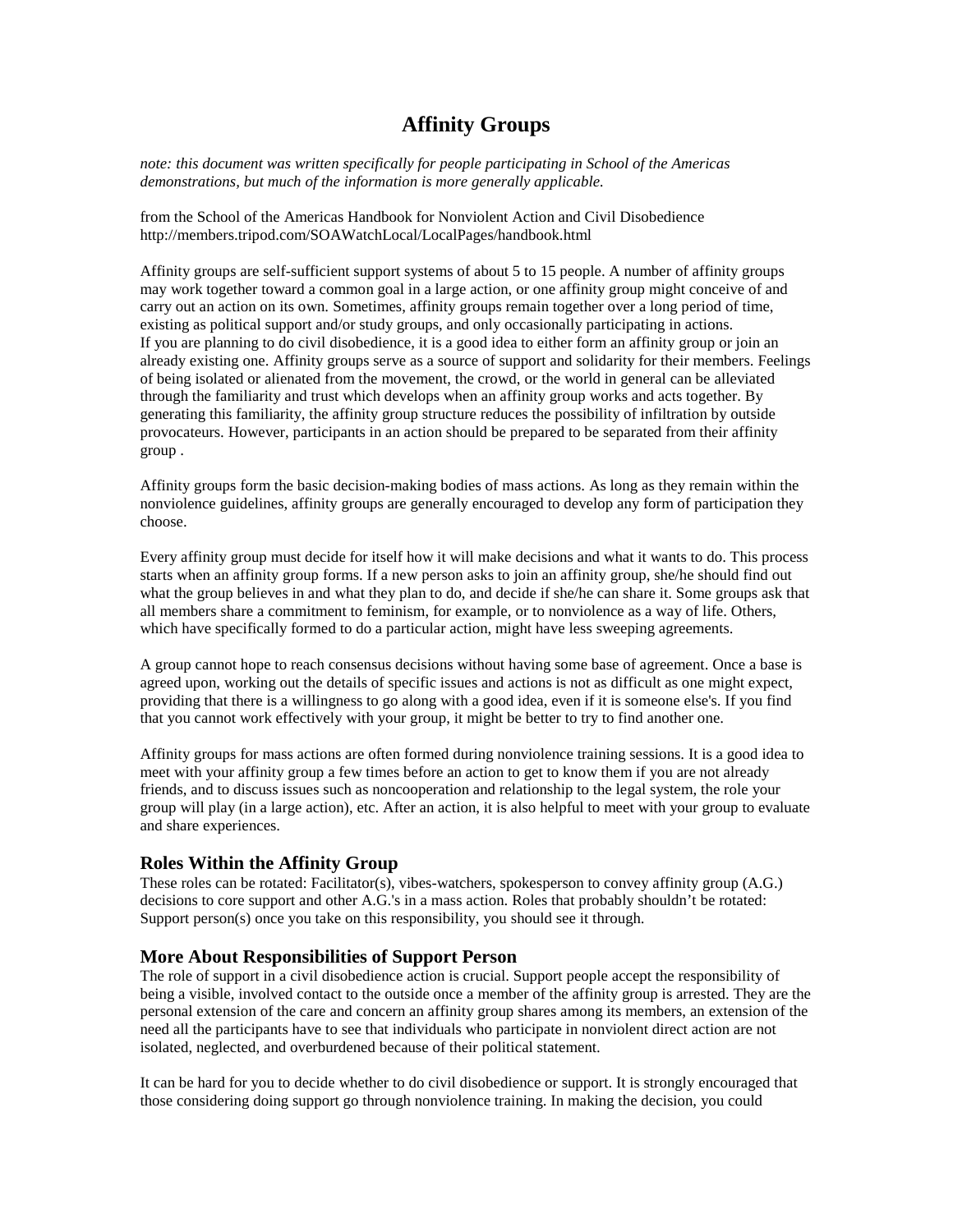consider how each role would affect your family, job, and other commitments, as well as your legal status (i.e. being on probation, not being a U.S. citizen, etc.). During and after a mass action, be sure to stay in touch with support people from other affinity groups, for information sharing and emotional support.

## **Before an Action**

Help the affinity group decide upon and initiate their action, provide physical and moral support, and share in the excitement and sense of determination.

- Know the people in your affinity group by name and description.
- Know where people who are arrested are likely to be taken.
- Make a confidential list with the following information:
	- Name of arrestee

Name used for arrest

Whether or not individual wants to bail out, and when.

Who arrestee would like contacted and under what circumstances.

Special medical information or other special needs info.

Whether the individual plans to cooperate, and in what ways.

Whether the person is a minor.

Whether the person wants/needs a lawyer.

#### **For a mass action**

- Know who the support coordinators are.
- Know the phone number of the action office.
- Be sure the group fills out an affinity group check-in sheet.
- Be sure your name, phone number, where you can be reached, and how long you will be available to do support work are written on your affinity group's list.

#### **During an Action**

- Know the boundaries of arrest and non-arrest areas, if applicable.
- In a mass action, give emergency info about yourself to another support person.
- Bring paper and pen, and lots of food for yourself and people doing civil disobedience (CDers).
- Hold ID, money, keys and any other belongings for CDers.
- Keep in touch with CDers for as long as possible, noting any changes in arrest strategies, etc.
- Once arrests begin, write down each individual's name, and the time and nature of the arrest, the activity of the person arrested, the treatment of the arresting officer (get the badge number, if possible), and who is noncooperating.
- At least one support person from your affinity group should stay at the place of arrest until all members of your group are arrested, and at least one should go to where those arrested are being taken as soon as the first member of your group is arrested.

## **At the Courthouse (if that's where CDers are taken)**

Be present during arraignments, and try to keep track of the following info for each person in your group. During a mass action, call this info into the office.

- Name of judge or magistrate.
- Name of CDer (Doe # if applicable).
- Charge
- Plea (Not Guilty, Nolo Contendre, Creative Plea, Guilty, etc.).
- If found guilty, sentence imposed.
- If not guilty:

Amount of bail, if applicable.

Whether the person pays bail or not.

- Date, time and place of trial.
- If there's a lawyer in the courtroom ask her/his name.
- Any other info that seems relevant.